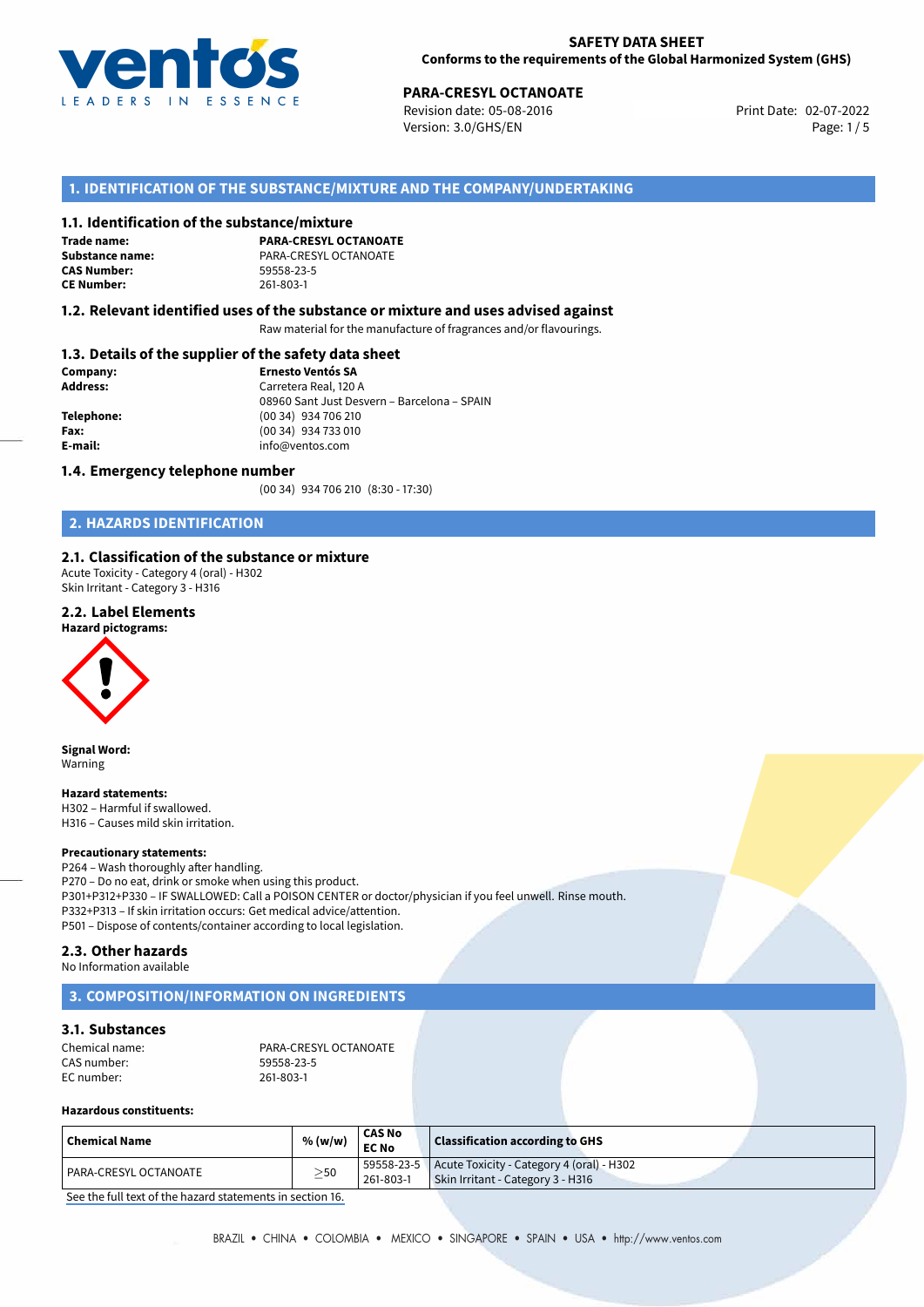

**PARA-CRESYL OCTANOATE**<br>
Revision date: 05-08-2016 **Print Date: 02-07-2022** Version: 3.0/GHS/EN Page: 2 / 5

# **3.2. Mixtures**

Not applicable

# **4. FIRST-AID MEASURES**

# **4.1. Description of necessary first aid measures**

| Ingestion:    | Rinse mouth with water.                                                                                               |
|---------------|-----------------------------------------------------------------------------------------------------------------------|
|               | Obtain medical advice.                                                                                                |
|               | Keep at rest. Do not induce vomiting.                                                                                 |
| Eye contact:  | In case of contact with eyes, rinse immediately with plenty of water for at least 15 minutes and seek medical advice. |
| Inhalation:   | Remove person to fresh air and keep at rest.                                                                          |
|               | Seek immediate medical advice.                                                                                        |
| Skin contact: | Take off immediately all contaminated clothing.                                                                       |
|               | Thoroughly wash affected skin with soap and water.                                                                    |
|               | Seek medical attention if symptoms persist.                                                                           |
|               |                                                                                                                       |

# **4.2. Most important symptoms and effects, both acute and delayed**

No information available.

# **4.3. Indication of any immediate medical attention and special treatment needed**

No information available.

# **5. FIRE-FIGHTING MEASURES**

# **5.1. Extinguishing Media**

Water spray, carbon dioxide, dry chemical powder or appropriate foam. For safety reasons do not use full water jet.

# **5.2. Special hazards arising from the substance or mixture**

Known or Anticipated Hazardous Products of Combustion: Emits toxic fumes under fire conditions.

# **5.3. Advice for firefighters**

High temperatures can lead to high pressures inside closed containers. Avoid inhalation of vapors that are created. Use appropriate respiratory protection. Do not allow spillage of fire to be poured into drains or watercourses. Wear self-contained breathing apparatus and protective clothing.

# **6. ACCIDENTAL RELEASE MEASURES**

#### **6.1. Personal precautions, protective equipment and emergency procedures**

Evacuate surronding areas. Ensure adequate ventilation. Keep unnecessary and unprotected personnel from entering. Do not breathe vapor/spray. Avoid contact with skin and eyes. Information regarding personal protective measures: see section 8.

#### **6.2. Environmental precautions**

To avoid possible contamination of the environment, do not discharge into any drains, surface waters or groundwaters.

#### **6.3. Methods and materials for containment and cleaning up**

Cover with an inert, inorganic, non-combustible absorbent material (e.g. dry-lime, sand, soda ash). Place in covered containers using non-sparking tools and transport outdoors. Avoid open flames or sources of ignition (e.g. pilot lights on gas hot water heater). Ventilate area and wash spill site after material pickup is complete.

#### **6.4. Reference to other sections**

Information regarding exposure controls, personal protection and disposal considerations can be found in sections 8 and 13.

# **7. HANDLING AND STORAGE**

# **7.1. Precautions for safe handling**

Do not store or handle this material near food or drinking water. Do not smoke. Avoid contact with the eyes, skin and clothing. Wear protective clothing and use glasses. Observe the rules of safety and hygiene at work. Keep in the original container or an alternative made from a compatible material.

# **7.2. Conditions for safe storage, including any incompatibilities**

Store in tightly closed and preferably full containers in a cool, dry and ventilated area, protected from light. Keep away from sources of ignition (e.g. hot surfaces, sparks, flame and static discharges). Keep away from incompatible materials (see section 10).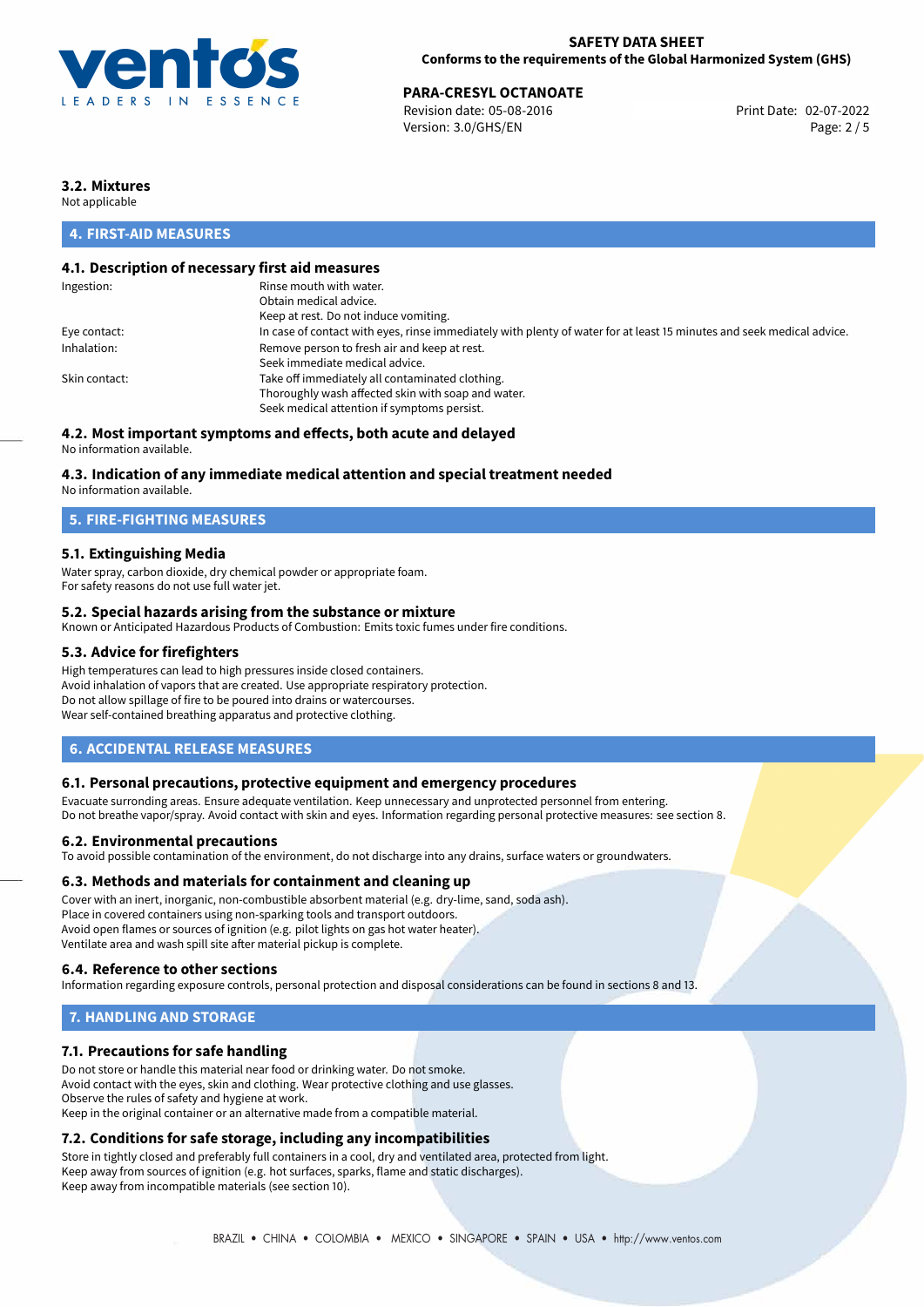

# **PARA-CRESYL OCTANOATE**<br>
Revision date: 05-08-2016<br> **Print Date: 02-07-2022**

Revision date: 05-08-2016 Version: 3.0/GHS/EN Page: 3 / 5

# **7.3. Specific end use(s)**

No information available.

# **8. EXPOSURE CONTROLS AND PERSONAL PROTECTION**

# **8.1. Control parameters**

Components with occupational exposure limits: None known.

### **8.2. Exposure controls**

Measures should be taken to prevent materials from being splashed into the body. Provide adequate ventilation, according to the conditions of use. Use a mechanical exhaust if required.

#### **8.3. Individual protection measures, such as personal protective equipment**

| Eye/Face protection:             | Chemical safety goggles are recommended. Wash contaminated goggles before reuse.                                                            |
|----------------------------------|---------------------------------------------------------------------------------------------------------------------------------------------|
| Hand Protection:                 | Chemical-resistant gloves are recommended. Wash contaminated gloves before reuse.                                                           |
| Body protection:                 | Personal protective equipment for the body should be selected based on the task being performed and the risks<br>involved.                  |
| Respiratory Protection:          | In case of insufficient ventilation, use suitable respiratory equipment.                                                                    |
| Environmental exposure controls: | Emissions from ventilation or process equipment should be checked to ensure they comply with environmental<br>protection legislation.       |
|                                  | In some cases, filters or engineering modifications to the process equipment will be necessary to reduce emissions to<br>acceptable levels. |

# **9. PHYSICAL AND CHEMICAL PROPERTIES**

# **9.1. Information on basic physical and chemical properties**

| Appearance:                            | Liquid                      |  |
|----------------------------------------|-----------------------------|--|
| Colour:                                | Conforms to standard        |  |
| Odour:                                 | Conforms to standard        |  |
| Odour theshold:                        | Not determined              |  |
| pH:                                    | Not determined              |  |
| Melting point/freezing point:          | Not determined              |  |
| Boling point/boiling range:            | Not determined              |  |
| Flash point:                           | $110^{\circ}$ C             |  |
| Evaporation rate:                      | Not determined              |  |
| Flammability:                          | Not determined              |  |
| Lower flammability/Explosive limit:    | Not determined              |  |
| Upper flammability/Explosive limit:    | Not determined              |  |
| Vapour pressure:                       | Not determined              |  |
| Vapour Density:                        | Not determined              |  |
| Density:                               | $0,953 - 0,968$ g/mL (20°C) |  |
| Relative density:                      | $0,953 - 0,968$ (20°C)      |  |
| Water solubility:                      | <b>INSOLUBLE IN WATER</b>   |  |
| Solubility in other solvents:          | Not determined              |  |
| Partition coefficient n-octanol/water: | Not determined              |  |
| Auto-ignition temperature:             | Not determined              |  |
| Decomposition temperature:             | Not determined              |  |
| Viscosity, dynamic:                    | Not determined              |  |
| Viscosity, kinematic:                  | Not determined              |  |
| Explosive properties:                  | Not determined              |  |
| Oxidising properties:                  | Not determined              |  |
|                                        |                             |  |

# **10. STABILITY AND REACTIVITY**

### **10.1. Reactivity**

No hazardous reactions if stored and handled as prescribed/indicated.

# **10.2. Chemical stability**

The product is stable if stored and handled as prescribed/indicated.

#### **10.3. Possibility of hazardous reactions**

No hazardous reactions if stored and handled as prescribed/indicated.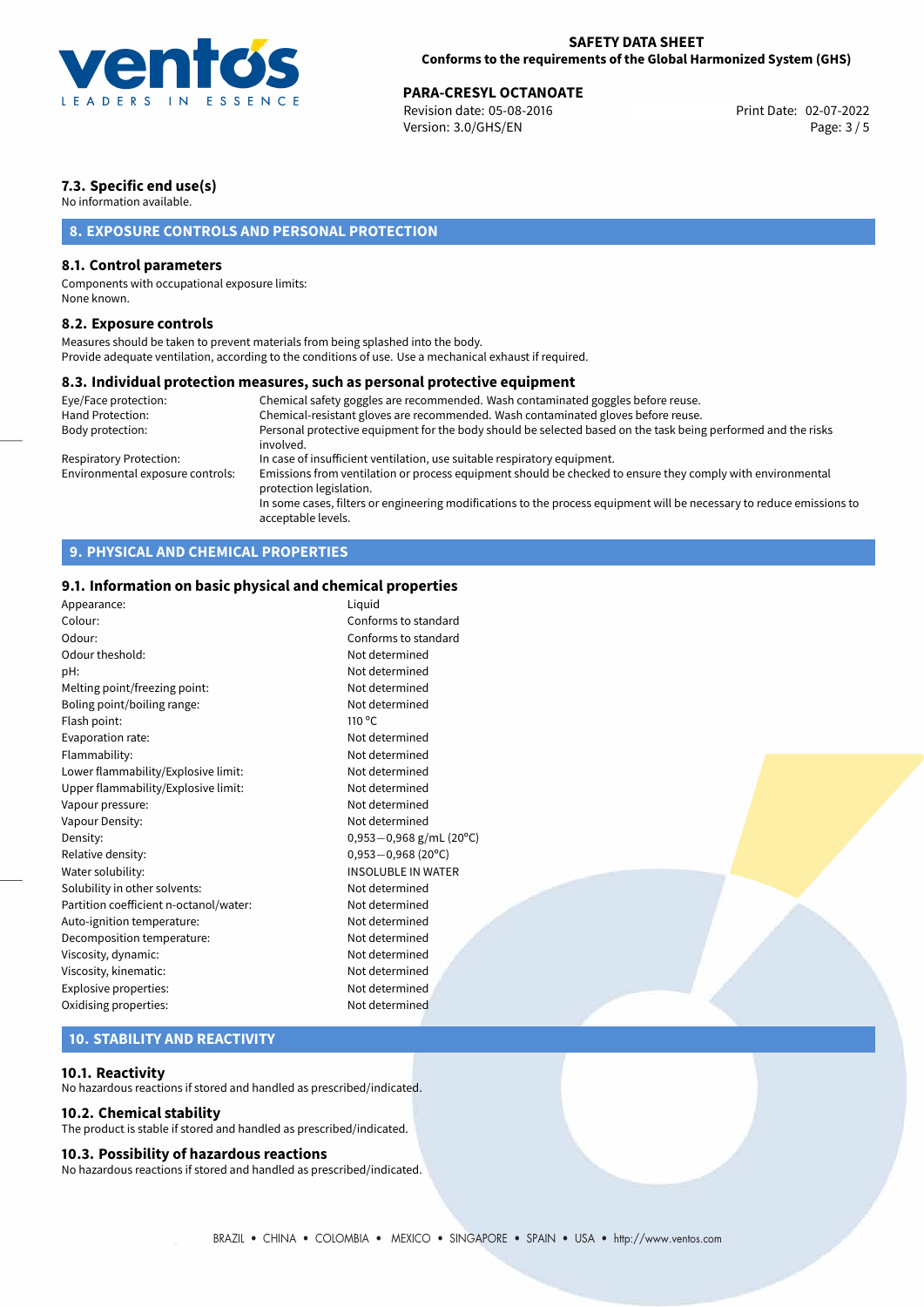

# **PARA-CRESYL OCTANOATE**<br>
Revision date: 05-08-2016<br> **Print Date: 02-07-2022**

Revision date: 05-08-2016 Version: 3.0/GHS/EN Page: 4 / 5

# **10.4. Conditions to Avoid**

Conditions to Avoid: Excessive heat, flame or other ignition sources.

# **10.5. Incompatible materials**

Avoid contact with strong acids and bases and oxidizing agents.

# **10.6. Hazardous decomposition products**

During combustion may form carbon monoxide and unidentified organic compounds.

# **11. TOXICOLOGICAL INFORMATION**

| <b>Acute toxicity</b>             | Harmful if swallowed.                                                     |
|-----------------------------------|---------------------------------------------------------------------------|
| <b>Skin corrosion/irritation</b>  | Causes mild skin irritation.                                              |
| Serious eye damage/irritation     | Based on the data available, the criteria for classification are not met. |
| Respiratory or skin sensitisation | Based on the data available, the criteria for classification are not met. |
| <b>Germ cell mutagenicity</b>     | Based on the data available, the criteria for classification are not met. |
| Carcinogenicity                   | Based on the data available, the criteria for classification are not met. |
| <b>Reproductive toxicity</b>      | Based on the data available, the criteria for classification are not met. |
| <b>STOT-single exposure</b>       | Based on the data available, the criteria for classification are not met. |
| <b>STOT-repeated exposure</b>     | Based on the data available, the criteria for classification are not met. |
| <b>Aspiration hazard</b>          | Based on the data available, the criteria for classification are not met. |

# **12. ECOLOGICAL INFORMATION**

#### **12.1. Toxicity**

#### **Assessment:**

Based on the data available, the criteria for classification are not met. **Experimental/calculated data:** No information available.

#### **12.2. Degradability**

No information available.

# **12.3. Bioaccumulative potential**

No information available.

# **12.4. Soil mobility**

No information available.

### **12.5. Other adverse effects**

See also sections 6, 7, 13 and 15 Do not allow to get into waste water or waterways.

# **13. DISPOSAL CONSIDERATIONS**

#### **13.1. Waste treatment methods**

Dispose of in accordance with national and local environmental regulations.

# **14. TRANSPORT INFORMATION**

|                                  | <b>ADR/RID/ADN</b>                |  | <b>IMDG</b>                       |                | <b>IATA-ICAO</b>                  |  |
|----------------------------------|-----------------------------------|--|-----------------------------------|----------------|-----------------------------------|--|
| 14.1. UN Number                  | Not classified as hazardous goods |  | Not classified as hazardous goods |                | Not classified as hazardous goods |  |
| 14.2. UN Proper Shipping Name    | Not applicable                    |  | Not applicable                    | Not applicable |                                   |  |
| 14.3. Transport Hazard Class(es) | Not applicable                    |  | Not applicable                    |                | Not applicable                    |  |
| 14.4. Packing Group              | Not applicable                    |  | Not applicable                    |                | Not applicable                    |  |
| 14.5. Environmental hazards      | No                                |  | <b>No</b>                         |                | No                                |  |
| Additional information           |                                   |  |                                   |                |                                   |  |

### **14.6 Special precautions for user**

None known

# **14.7. Transport in bulk according to Annex II of MARPOL 73/78 and the IBC Code**

No information available